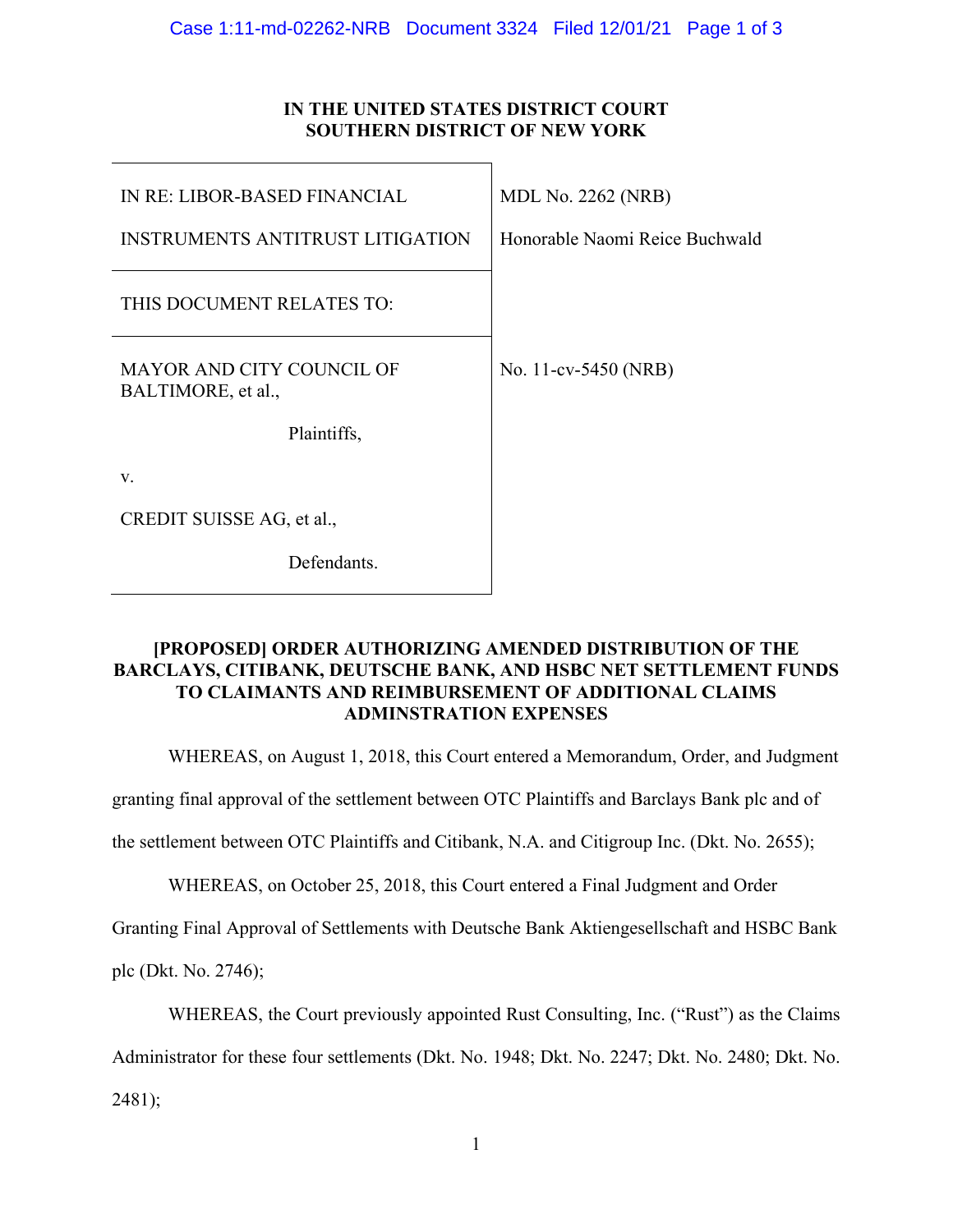## Case 1:11-md-02262-NRB Document 3324 Filed 12/01/21 Page 2 of 3

WHEREAS, the Court previously approved plans of distribution for these four settlements (Dkt. No. 2655; Dkt. No. 2746);

WHEREAS, the Court previously granted OTC Plaintiffs' Motion to Authorize Distribution of the Barclays, Citibank, Deutsche Bank, and HSBC Net Settlement Funds to Claimants and Reimbursement of Claims Administration Expenses ("Distribution Order") (Dkt. 3300);

WHEREAS, the Court has reviewed OTC Plaintiffs' Motion to Authorize Amended Distribution of the Barclays, Citibank, Deutsche Bank, and HSBC Net Settlement Funds to Claimants and Reimbursement of Additional Claims Administration Expenses ("Motion for Amended Distribution");

WHEREAS, the Court has also reviewed the material accompanying the Motion for Amended Distribution, including the Declaration of Amy Lake in Support of OTC Plaintiffs' Motion to Authorize Amended Distribution of the Barclays, Citibank, Deutsche Bank, and HSBC Net Settlement Funds to Claimants and Reimbursement of Additional Claims Administration Expenses, the Declaration of S. Ilan Guedj in Support of OTC Plaintiffs' Motion to Authorize Amended Distribution of the Barclays, Citibank, Deutsche Bank, and HSBC Net Settlement Funds to Claimants and Reimbursement of Additional Claims Administration Expenses and Exhibit 1 thereto; and the Declaration of Geng Chen in Support of OTC Plaintiffs' Motion to Authorize Amended Distribution of the Barclays, Citibank, Deutsche Bank, and HSBC Net Settlement Funds to Claimants and Reimbursement of Additional Claims Administration Expenses; and

WHEREAS, the Court finds that, in light of the aforementioned submissions, it would be appropriate to exercise its discretion under Federal Rule of Civil Procedure 60(b) to amend its prior Distribution Order;